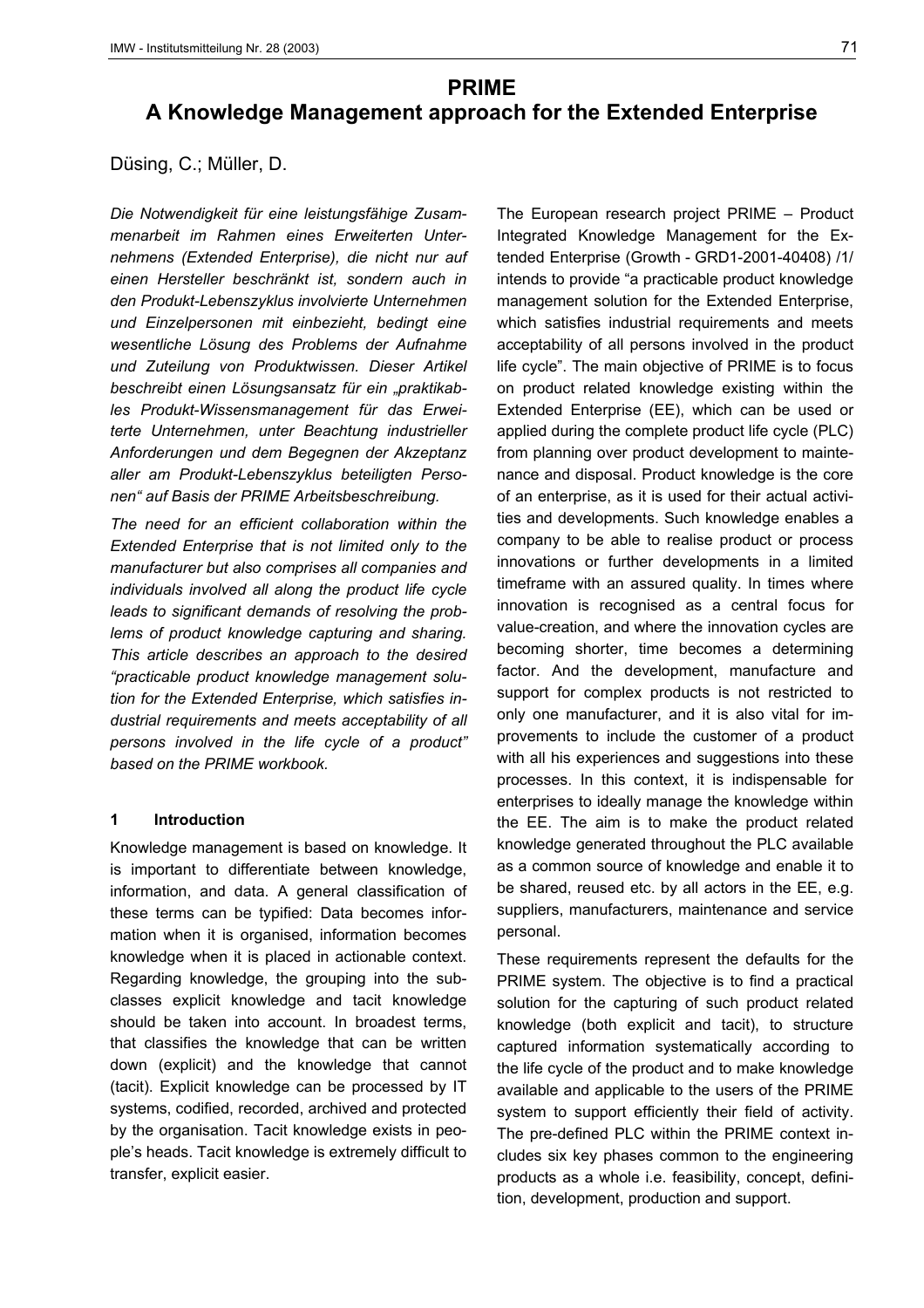

**Figure 1: PRIME methodology components** 

# **2 PRIME methodology components**

The PRIME methodology is not a development from scratch. It integrates successful approaches, techniques and methods to a new innovative approach for the networked enterprise. What makes PRIME different from existing knowledge management approaches and its competitors is the concept of taking into account and integrating the following aspects:

- Approach for the Extended Enterprise
- Support of the entire product life cycle
- To use knowledge not data
- New way of working in the knowledge management world
- Encourages co-operative working and virtual team building

In general, the PRIME methodology is based on the individual components Knowledge, Knowledge Management Processes/ Workflows, Product Life Cycle (PLC), Persons and the Extended Enterprise, which have all a significant impact on a product, as displayed in **Figure 1**. The interaction of these components to support the development of a product up to its maintenance and disposal within one interrelated concept is novel.

The key idea behind the EE concept is to develop means supporting the collection of all useful knowledge throughout the EE for new and existing process and product developments, and to develop this knowledge into a means of fostering industrial innovations. Innovation by combining the ideas and feedback from all parts of the product life cycle, including customer interaction with existing products and new product ideas and including maintenance or service engineers, including suppliers and including pooling of knowledge between multiple sites

(**Figure 2**). Innovation is a critical factor for the success of industrial companies.

The EE concept involves a lot of persons respectively actors not organised within only one enterprise. Therefore, the PRIME users are assigned to a general role model underlying to the methodology, that intends to fulfil the following goals:

- To combine the tasks of the Knowledge Managers and Experts for the optimisation and utilisation of the knowledge management processes.
- To build up small teams of Knowledge Managers and Experts who work closely with the business units or the product.
- To create a hierarchical, organisational knowledge management structure (responsibility, security, organisation).



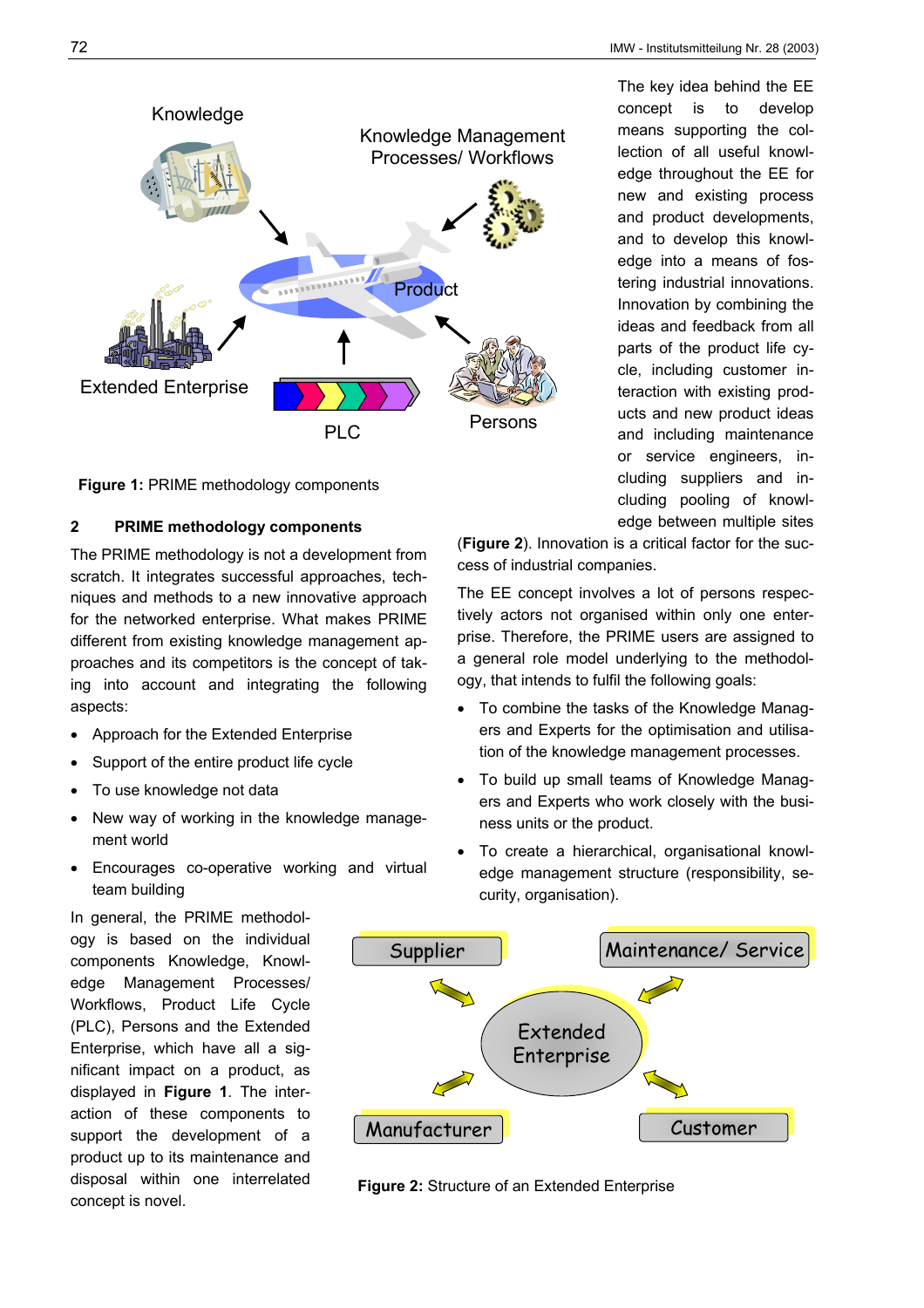

**Figure 3:** PRIME common product life cycle

The PRIME methodology is designed to cover the entire PLC. It is necessary to model business concepts throughout the whole PLC so that different work teams can act in a compatible and exchangeable way. The outcome of this is a common PLC (**Figure 3**). The common PLC defines six life cycle phases. These are classified in two separated life cycle stages: upstream and downstream life cycle.

The upstream life cycle contains the operational procedures:

- Requirement investigation,
- R&D, Planning, Detailed product design, and
- Production organisation: Production Process Planning  $(P^3)$ , Production Resource Planning.

Whereas the downstream life cycle comprises:

- Material acquisition, transport, inventory and supply;
- Production preparation: equipment, devices, machines, tools;
- Production: manufacturing, assembling, integration:
- Test, change, dispatch, stocking, installation;
- Service/ maintenance.

To integrate all these components and the product related knowledge effectively to the product development process, mature knowledge management processes organised and administered by knowledge management workflows are necessary. An appropriate approach has been developed within PRIME methodology. The following section will describe the important vertices in detail.

## **3 Knowledge Engineering Workflows**

The PRIME system approach intends to represent a flexible framework mainly having the function of an information system, from which a community of actors belonging to the EE can extract information and will also be able to add new knowledge. Thereby, the system framework is characterised by flexibility and interaction. The framework is designed by three basic functionalities: *Knowledge extraction, Knowledge replenishment, System Administration*. **Figure 4** offers an overview of the functional workflow components of the proposed PRIME system.

As one main component, the System Administration represents the basic instrument to establish, organise and control a product knowledge related

> project. The administration defines the complexity, classification and allocation of a project in respect to the involvement of partners. Generally, a mature concept and administration of a product related project is very important for the successful accomplishment.

> The knowledge inside the PRIME system is not



**Figure 4:** General workflow components covered by the PRIME system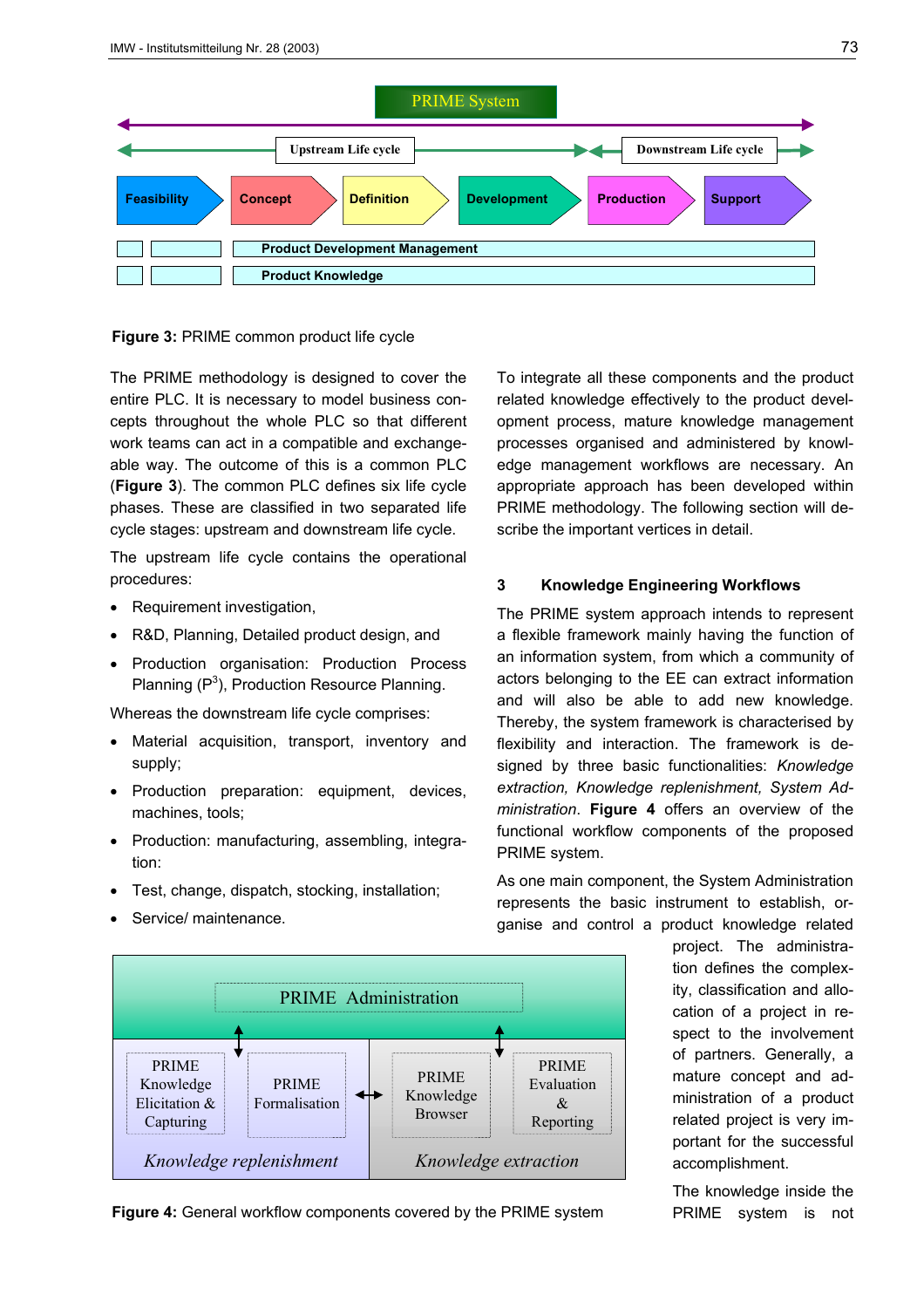static, but will be added and updated during the complete PLC. Therefore, the component Knowledge replenishment depicts a significant requirement of the overall system. This component includes two separate workflows: *Knowledge Elicitation & Capturing, Formalisation*. The Knowledge Elicitation & Capturing workflow covers the entry of knowledge in its original format (informal/ quasiformal) to the PRIME system. The entered knowledge can be new, complementary or corrective. The opportunity to feed the system with knowledge is given within PRIME to the assigned actors of the EE, this means also that this covers the complete PLC. To support and improve the systematically processing and reuse of knowledge, the entered information has to be converted into an explicit, model-based representation. This task is covered by the Formalisation workflow. Depending on informal or quasi-formal knowledge, the formalisation procedure maps in detail the contained information components of the natural language based representation onto the related entities of an underlying information model.

The main power and benefit of a knowledge management system lies in the efficient (re-)use of the knowledge available within the system. For the Knowledge extraction, one can identify two separate workflow components*: Knowledge Browser, Evaluation & Reporting*. The browsing workflow describes the proceeding of the knowledge search, that is not only restricted to a simple free text search. It offers also the possibility to perform an advanced search to improve the quality of the results. Additionally, enhanced navigation, help and feedback features complete the basic functional range. The component Evaluation & Reporting covers the report generation based on the system internal knowledge and additional evaluation. Not only the pure information facts are important to the user, but to get also support from the system to gain knowledge, incorporating complete processes, structures, products etc. over the PLC. In the following, the single workflows will be described in detail.

## **3.1 System Administration**

It is vital for the success of a project that its basic strategic, operational and conceptual orientation is precise, elaborate and feasible. Within PRIME, basic tasks are pretended that are necessary for the implementation of the system within the EE, including the assignment of roles. The overall workflow includes the components for the strategy and concept design, the system design, the determination and the strategy update or enhancement. The administration tasks are only performed by the Knowledge Management Officer (KO) and the Knowledge Engineer (KE).

According to the guidelines of the PRIME system, the KO has to design the framework for the planned project, taking into account the schematic resources culture, infrastructure, purpose, and strategy. The global task of 'Strategy & concept design' in the knowledge and EE context includes the subtasks:

- Definition of the PLC
- Definition of the roles of actors
- Definition of KM methods to be executed by KEs
- Definition of the KM plan

By defining the framework, the KO generates a productive system. In the following, the KE takes over the design of the system. The sub-tasks that are related to the system design are:

- User and authentication management
- Definition of product knowledge classes
- Controlling user inputs
- Assisting users
- Instantiating internal information model to enable creating the knowledge repository

The system design is not restricted to one certain stage during the PLC. In contrast, the administration of a running product related project within the EE is a continuous procedure. It is necessary to update on changes (user, partner, software, security etc.) or bugs, to monitor and control the system maintenance, react on a change within the lifecycle, and to offer support to the users of the system. The instantiation of the internal information model of the PRIME system is one central aspect for the efficiency of the system, as this model represents the common basis for the knowledge tasks.

# **3.2 Knowledge Capturing & Elicitation**

It is obvious that a product knowledge related system is only useful, when the system contains sufficient knowledge on the related area of expertise. An empty or obsolete system makes no sense. Therefore, it is very important that the system offers the facilities for the efficient and precise acquisition of knowledge. Which method will be applied is not limited by PRIME. In a broader sense, the acquisition of knowledge can be divided into the tasks Capturing and Elicitation.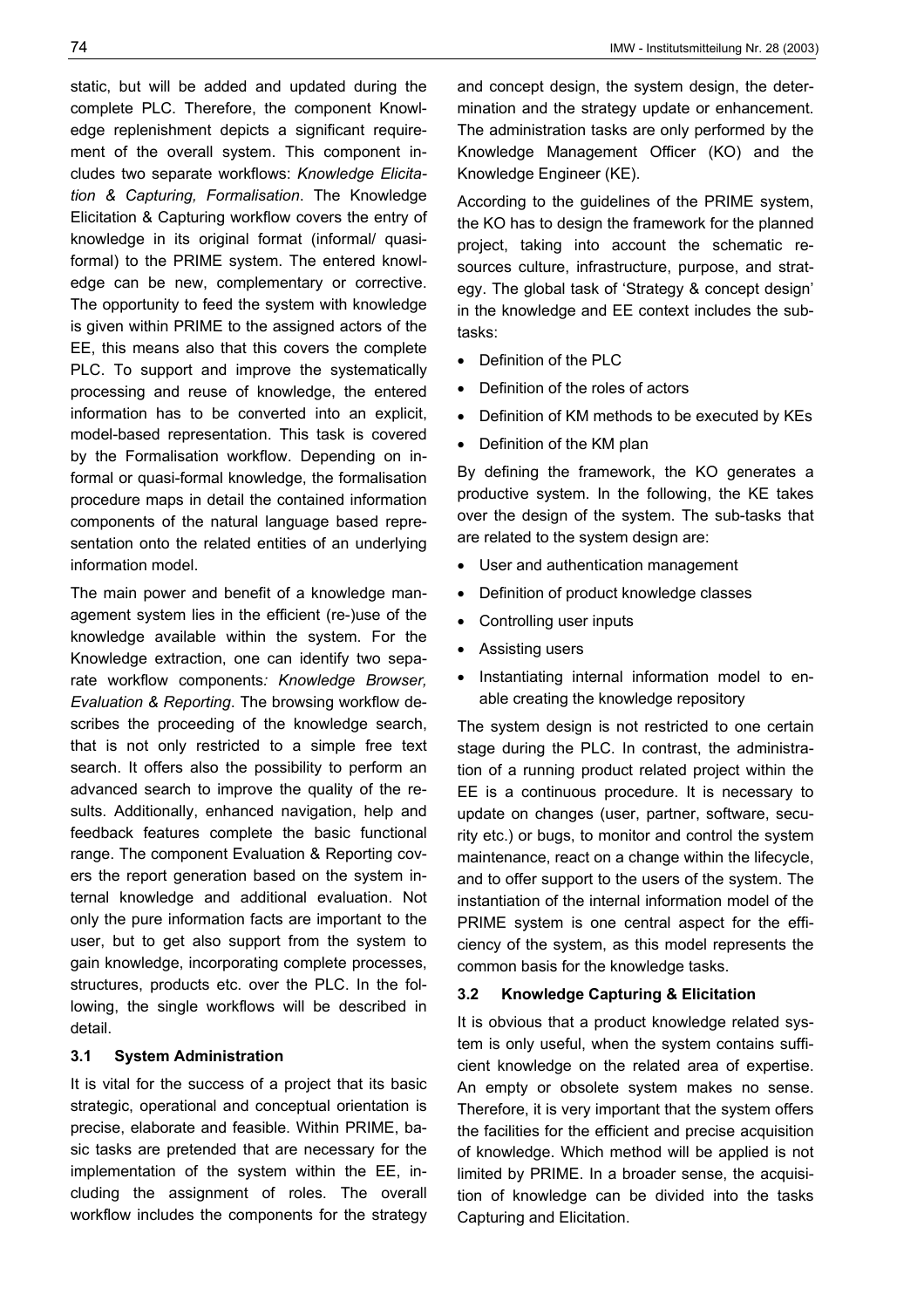To acquire expert knowledge, it is first of all necessary to identify the appropriate information and the sources for gaining relevant know-how. The knowledge sources can be external (documents, manuals, catalogues etc.) or internal (expertise, knowhow). The type of the information is also not definite. Computer-accessible knowledge can be found from a formal, quasi-formal to a very informal format. The identification and entry of useful and necessary knowledge and its sources, including the valuing and filtering, will be performed by experts. Supported knowledge items are i.e. text, audio, video (informal) or CAx, generic model-based files (quasi-formal). The capturing of knowledge from outside that has been identified as useful and sufficiently valid should be accomplished carefully to not feed the system needlessly and to keep it concise. Beside the entries from the knowledge expert, there exist methods to elicit know-how through different techniques (i.e. interviewing). Which techniques will be applied can be selected independently. This task has to be performed by the KE. Also the organisation and management of the entered knowledge belongs to the KE. It is necessary to check the user inputs on consistency, quality, completeness and adaptability and group the information for later relieved knowledge retrieval. Sub-tasks that has to be carry out are i.e. distilling, refining, orienting, packaging and assembling.

The EE approach enables also users of the product (i.e. maintenance or operative staff) to incorporate product related knowledge. They can enter feedback on their experiences with the product and its installation/ operation. These information are intended to support and improve the re-design of similar products. Also the expert will add, improve or correct his knowledge of the product and its related processes based on his personal development process by experience and learning. Especially here it is important to control, group and allocate the information in respect to the related product.

### **3.3 Formalisation**

The knowledge that has been captured and organised will be in a model or language dependent representation. Such formats are often tool dependent and will not be interpreted in the same way by different users/ experts. To enable the independent processing of the acquired knowledge, and to achieve an explicit, unambiguous, common interpretation/ understanding of the information, it is necessary to formalise the knowledge. The Formalisation of explicit or tacit knowledge follows two main objectives:

- Transformation of natural language based knowledge into an explicit description
- Extraction of implicit knowledge

The formalisation analyses the single conceptual components of language, as there are i.e. functions, properties, behaviour, physical and system architecture. The identified components will be mapped onto the relevant instances of the underlying information model, based on the "ISO/WD PAS 20542 Industrial automation systems and integration – Product data representation and exchange: Systems engineering data representation" standard. Such a neutral representation permits a systematic processing, and the integration of a standard enables a possible greater compatibility with other tools. This finally offers the possibility for the adoption of PRIME in a larger domain.

To avoid extra effort and ambiguity, first the KE has to analyse the existing knowledge on possible reuse. Double entries must be avoided to keep the repository consistent and explicit. Identified new, additional or corrective knowledge has to be processed by the KE. Starting from a natural language based representation, the formalisation leads to a rigorous formalised information model representation. The result can be checked on consistency to ensure to have a qualitative, high-value knowledge repository. The formalisation procedure of quasiformal knowledge is restricted to the incorporation of the respective files including a software reference. Audio-/video information as informal knowledge will be handled similar. As "self-descriptive" knowledge, the respective files will be just incorporated and referenced.

#### **3.4 Knowledge Browser**

A knowledge based system makes only sense, when the system offers mature facilities for the extraction or (re-)use of the contained knowledge. It is absolute necessary to find and access that knowledge that is required and requested. The PRIME Knowledge Browser is designed to support the user and not complicate work.

The browser supports two ways of searching. The free text search belongs to the simplest way of searching, but delivers just direct connections. Input from a set of identifying words associated with logical operators invokes a word-based search of the repository and delivers as search result the instances that contain the given words. As this